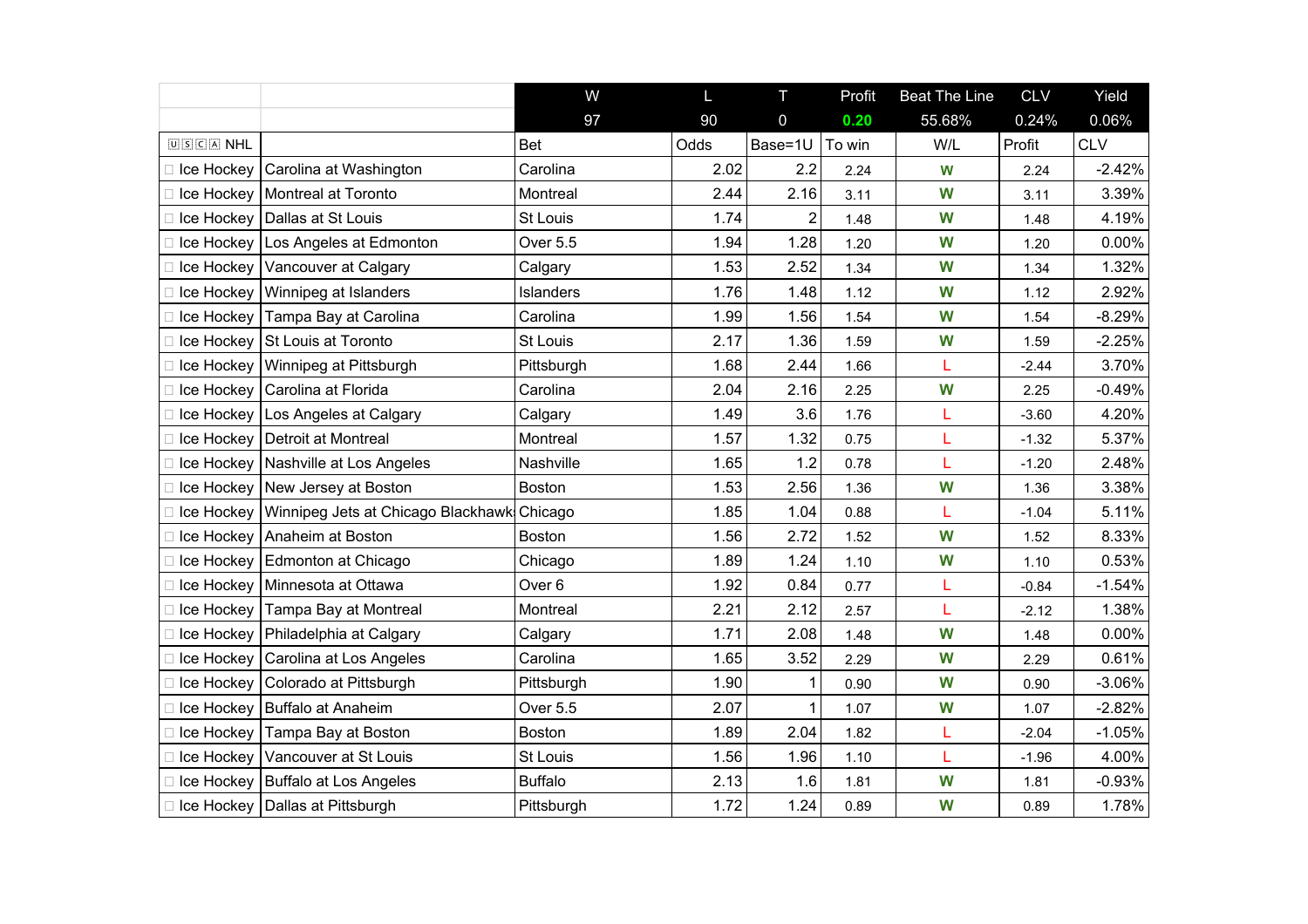|            | Ice Hockey   Columbus at Chicago                           | Columbus      | 2.24 | 1.8  | 2.23 | L | $-1.80$ | 0.45%    |
|------------|------------------------------------------------------------|---------------|------|------|------|---|---------|----------|
| Ice Hockey | Boston at Toronto                                          | Boston        | 2.06 | 1.2  | 1.27 | L | $-1.20$ | 0.98%    |
|            | Ice Hockey Edmonton at Winnipeg                            | Winnipeg      | 1.78 | 1.76 | 1.37 | W | 1.37    | 0.56%    |
|            | Ice Hockey   Columbus at Toronto                           | Columbus      | 2.68 | 1.88 | 3.16 | W | 3.16    | 0.37%    |
|            | Ice Hockey   Edomonton at Minnesota                        | Minnesota     | 1.83 | 1.92 | 1.59 | W | 1.59    | 0.55%    |
|            | Ice Hockey   Washington at Calgary                         | Calgary       | 1.79 | 1.56 | 1.23 | L | $-1.56$ | $-3.76%$ |
|            | Ice Hockey   Toronto at Boston                             | <b>Boston</b> | 1.57 | 2.44 | 1.39 | W | 1.39    | 1.95%    |
|            | Ice Hockey   Carolina at Columbus                          | Carolina      | 1.81 | 1.4  | 1.13 | L | $-1.40$ | $-0.55%$ |
|            | Ice Hockey San Jose at Montreal                            | Montreal      | 1.78 | 1.08 | 0.84 | L | $-1.08$ | 2.30%    |
|            | Ice Hockey   Florida at Calgary                            | Calgary       | 1.72 | 2.72 | 1.96 | W | 1.96    | $-0.58%$ |
|            | Ice Hockey   Los Angeles at St Louis                       | St Louis      | 1.58 | 2.44 | 1.42 | W | 1.42    | 3.95%    |
|            | Ice Hockey   Columbus Blue Jackets at Philadelph Columbus  |               | 2.32 | 2.24 | 2.96 | L | $-2.24$ | $-2.52%$ |
|            | Ice Hockey   Toronto at Montreal                           | Montreal      | 1.74 | 2.12 | 1.57 | W | 1.57    | $-1.14%$ |
|            | Ice Hockey   Edmonton at Detroit                           | Detroit       | 2.17 | 1.2  | 1.40 | W | 1.40    | 6.37%    |
| Ice Hockey | Winnipeg Jets at Anaheim Ducks                             | Anaheim       | 1.86 | 1.44 | 1.24 | W | 1.24    | $-3.63%$ |
|            | Ice Hockey   Edmonton Oilers at Columbus Blue J Columbus   |               | 1.73 | 2.68 | 1.96 | L | $-2.68$ | 2.98%    |
| Ice Hockey | Winnipeg Jets at San Jose Sharks                           | San Jose      | 1.68 | 1.52 | 1.03 | L | $-1.52$ | 0.60%    |
| Ice Hockey | Edmonton Oilers at Pittsburgh Pengu Pittsburgh             |               | 1.59 | 2.16 | 1.27 | L | $-2.16$ | 4.61%    |
| Ice Hockey | <b>Ottawa Senators at Boston Bruins</b>                    | <b>Boston</b> | 1.29 | 1.84 | 0.53 | W | 0.53    | 3.20%    |
|            | Ice Hockey New Jersey Devils at Carolina Hurric Carolina   |               | 1.53 | 1.32 | 0.70 | L | $-1.32$ | 0.66%    |
|            | Ice Hockey   Winnipeg Jets at Vegas Golden Knigh Vegas     |               | 1.48 | 1.88 | 0.90 | L | $-1.88$ | 2.07%    |
|            | Ice Hockey   Vancouver Canucks at San Jose Sha San Jose    |               | 1.71 | 1.92 | 1.36 | L | $-1.92$ | 1.79%    |
| Ice Hockey | Pittsburgh Penguins at Boston Bruins Boston                |               | 1.64 | 1.44 | 0.92 | W | 0.92    | $-0.61%$ |
| Ice Hockey | Carolina Hurricanes at Philadelphia F Carolina             |               | 1.92 | 2.36 | 2.17 | L | $-2.36$ | 0.00%    |
|            | Ice Hockey New Jersey Devils at Winnipeg Jets              | Winnipeg      | 1.79 | 1.2  | 0.95 | L | $-1.20$ | $-1.10%$ |
|            | Ice Hockey   Arizona Coyotes at Calgary Flames             | Calgary       | 1.62 | 1.52 | 0.94 | W | 0.94    | $-1.82%$ |
|            | Ice Hockey St Louis Blues at Vancouver Canucks St Louis    |               | 2.09 | 1.04 | 1.13 | W | 1.13    | $-1.42%$ |
|            | Ice Hockey St Louis Blues at Edmonton Oilers               | St Louis      | 2.33 | 2.04 | 2.71 | W | 2.71    | 2.19%    |
|            | Ice Hockey   Vancouver Canucks at Chicago Black Chicago    |               | 2.04 | 1.4  | 1.46 | W | 1.46    | $-8.93%$ |
|            | □ Ice Hockey   New Jersey Devils at Calgary Flames Calgary |               | 1.63 | 2.16 | 1.36 | W | 1.36    | $-1.21%$ |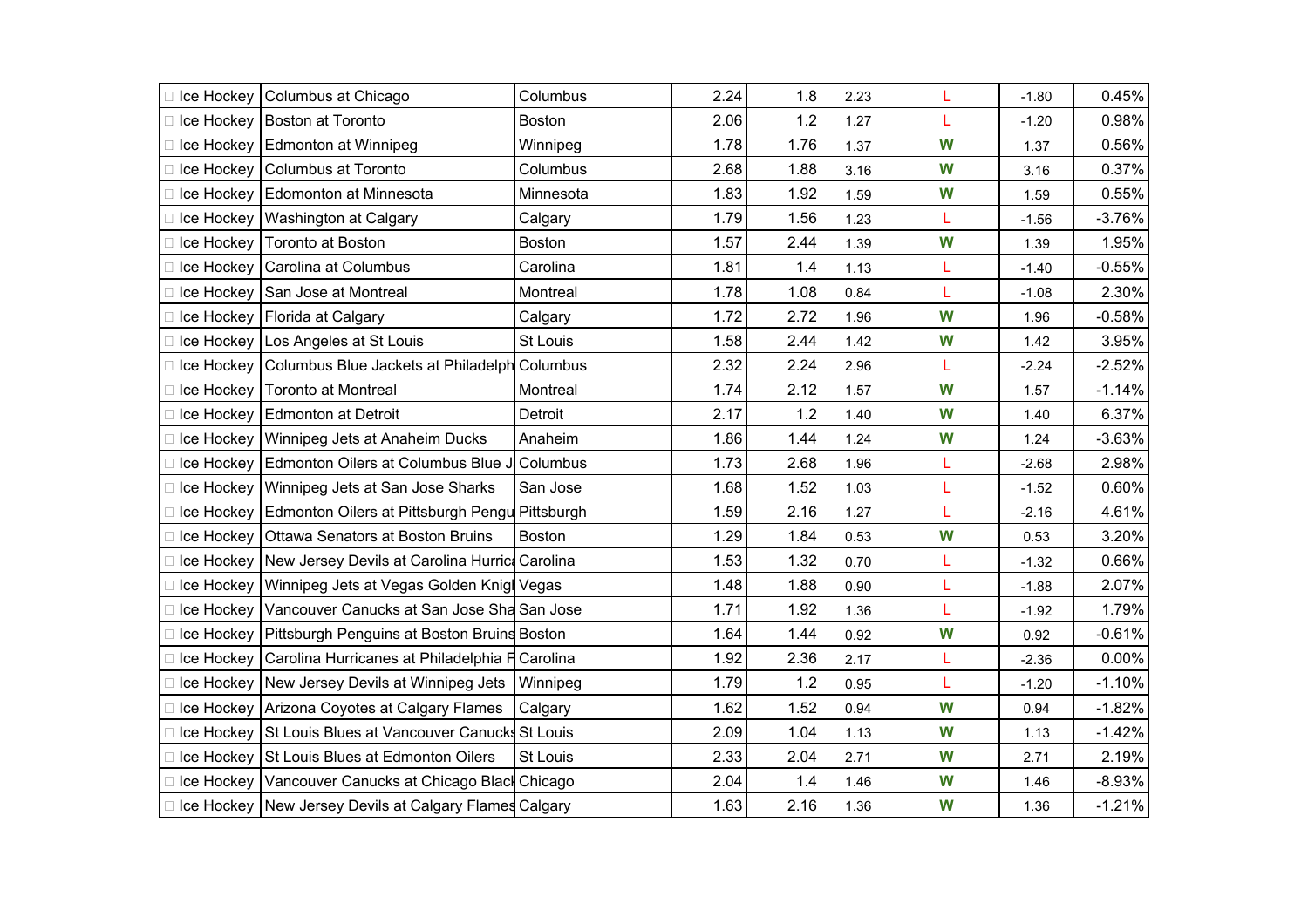|            | □ Ice Hockey   Columbus Blue Jackets at Arizona Co Columbus   |          | 2.40 | 1.72 | 2.41 | W | 2.41    | 4.35%    |
|------------|---------------------------------------------------------------|----------|------|------|------|---|---------|----------|
|            | Ice Hockey   Dallas Stars at Calgary Flames                   | Calgary  | 1.73 | 1.64 | 1.20 | Г | $-1.64$ | 0.58%    |
|            | □ Ice Hockey   Carolina Hurricanes at Buffalo Sabres Carolina |          | 1.71 | 1.24 | 0.88 | W | 0.88    | $-2.84%$ |
|            | Ice Hockey   Montreal Canadiens at Washington C Montreal      |          | 2.41 | 1.36 | 1.92 | W | 1.92    | 0.84%    |
|            | Ice Hockey   Carolina Hurricanes at Minnesota Will Carolina   |          | 1.85 | 1.12 | 0.95 | W | 0.95    | $-1.60%$ |
|            | Ice Hockey   Washington Capitals at Boston Bruin Boston       |          | 1.76 | 2.08 | 1.58 | L | $-2.08$ | $-6.88%$ |
|            | Ice Hockey Anaheim Ducks at St Louis Blues                    | St Louis | 1.61 | 1.12 | 0.68 | L | $-1.12$ | $0.00\%$ |
|            | Ice Hockey   Tampa Bay Lightning at St Louis Blue St Louis    |          | 2.07 | 1.6  | 1.71 | W | 1.71    | $-2.82%$ |
|            | Ice Hockey   Vancouver Canucks at Dallas Stars                | Dallas   | 1.69 | 1.12 | 0.77 | W | 0.77    | $0.00\%$ |
|            | Ice Hockey   Edmonton Oilers at San Jose Sharks San Jose      |          | 1.74 | 2.32 | 1.72 | Г | $-2.32$ | $-1.69%$ |
| Ice Hockey | Colorado Avalanche at Calgary Flam Calgary                    |          | 1.76 | 1.8  | 1.37 | L | $-1.80$ | $-1.68%$ |
|            | Ice Hockey   Philadelphia Flyers at Carolina Hurrid Carolina  |          | 1.65 | 1.84 | 1.20 | L | $-1.84$ | $-1.79%$ |
| Ice Hockey | Edmonton Oilers at Los Angeles King Los Angeles               |          | 2.12 | 1.24 | 1.39 | W | 1.39    | $-1.40%$ |
|            | Ice Hockey New Jersey Devils at Pittsburgh Peng Pittsburgh    |          | 1.72 | 1.8  | 1.30 | W | 1.30    | $-1.71%$ |
|            | Ice Hockey   New York Rangers at Montreal Cana Montreal       |          | 1.50 | 2.64 | 1.32 | L | $-2.64$ | 3.45%    |
|            | Ice Hockey   Florida Panthers at Carolina Hurrican Carolina   |          | 1.70 | 1.8  | 1.26 | W | 1.26    | 1.80%    |
|            | Ice Hockey   Columbus Blue Jackets at Winnipeg   Columbus     |          | 2.22 | 1.6  | 1.95 | Г | $-1.60$ | 5.21%    |
|            | Ice Hockey Edmonton Oilers at Vegas Golden Kr Vegas           |          | 1.64 | 2.68 | 1.72 | L | $-2.68$ | 6.49%    |
|            | Ice Hockey New York Islanders at San Jose Shar San Jose       |          | 1.93 | 1.96 | 1.82 | W | 1.82    | $-4.46%$ |
|            | Ice Hockey   Carolina Hurricanes at Detroit Red W Carolina    |          | 1.58 | 2.28 | 1.32 | W | 1.32    | 1.94%    |
|            | Ice Hockey   Carolina Hurricanes at New York Rar Carolina     |          | 1.62 | 1.32 | 0.82 | L | $-1.32$ | $-2.99%$ |
|            | Ice Hockey   Vancouver Canucks at Pittsburgh Pel Pittsburgh   |          | 1.63 | 1.28 | 0.81 | W | 0.81    | $-0.61%$ |
|            | Ice Hockey   Edmonton Oilers at Colorado Avaland Colorado     |          | 1.78 | 1.72 | 1.34 | W | 1.34    | $-0.56%$ |
|            | Ice Hockey St Louis Blues at Tampa Bay Lightnin St Louis      |          | 2.38 | 1.04 | 1.44 | W | 1.44    | 2.15%    |
|            | Ice Hockey   New Jersey Devils at Montreal Canad Montreal     |          | 1.64 | 2.08 | 1.33 | Г | $-2.08$ | $0.00\%$ |
|            | □ Ice Hockey   New York Rangers at Boston Bruins   Boston     |          | 1.42 | 1.72 | 0.72 | W | 0.72    | $-4.70%$ |
|            | Ice Hockey   Toronto Maple Leafs at Buffalo Sabre Buffalo     |          | 2.46 | 1.16 | 1.69 | W | 1.69    | 6.03%    |
|            | □ Ice Hockey   Winnipeg Jets at Anaheim Ducks                 | Anaheim  | 1.91 | 1.24 | 1.13 | L | $-1.24$ | 5.52%    |
|            | Ice Hockey   Los Angeles Kings at San Jose Sharl San Jose     |          | 1.65 | 1.68 | 1.09 | W | 1.09    | 1.23%    |
|            | □ Ice Hockey   Philadelphia Flyers at Montreal Cana Montreal  |          | 1.63 | 1.12 | 0.71 | L | $-1.12$ | $-8.43%$ |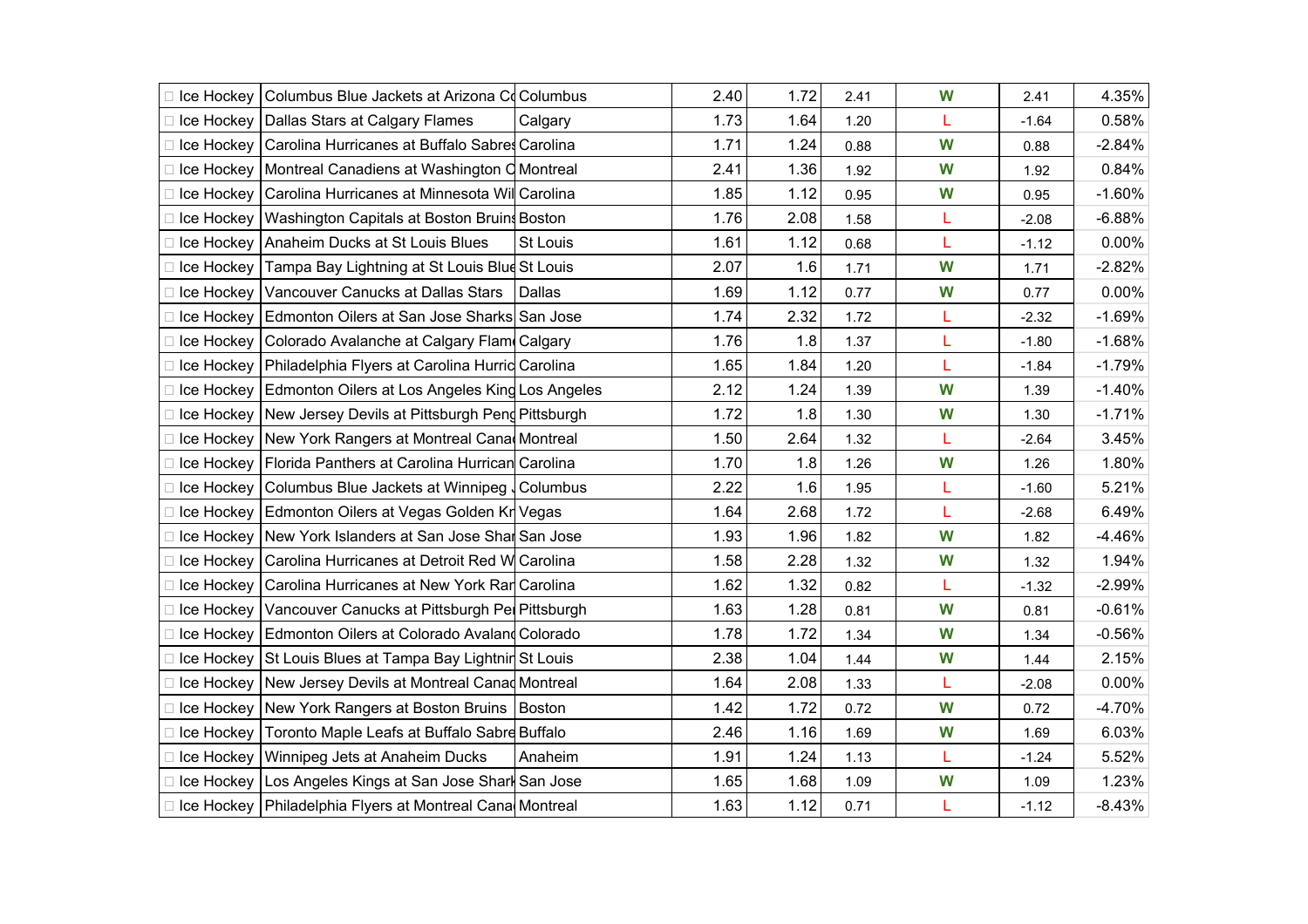|            |                                                               |                 | 3.07 | 1    |      |   |         |          |
|------------|---------------------------------------------------------------|-----------------|------|------|------|---|---------|----------|
|            | Ice Hockey   Buffalo Sabres at Toronto Maple Leal Buffalo     |                 |      |      | 2.07 | L | $-1.00$ | $-3.46%$ |
| Ice Hockey | Carolina Hurricanes at Tampa Bay Lil Carolina                 |                 | 2.34 | 1.88 | 2.52 | W | 2.52    | $-0.43%$ |
| Ice Hockey | Ottawa Senators at Calgary Flames                             | Calgary         | 1.47 | 2.2  | 1.03 | W | 1.03    | 2.80%    |
|            | Ice Hockey   Winnipeg Jets at Los Angeles Kings               | Los Angeles     | 1.93 | 1.12 | 1.04 | W | 1.04    | 2.66%    |
| Ice Hockey | Edmonton Oilers at Vancouver Canud Vancouver                  |                 | 1.81 | 1.6  | 1.30 | L | $-1.60$ | $-0.55%$ |
|            | Ice Hockey   Toronto Maple Leafs at Philadelphia   Toronto    |                 | 1.89 | 1.16 | 1.03 | L | $-1.16$ | 0.53%    |
| Ice Hockey | Washington Capitals at San Jose Sha San Jose                  |                 | 2.03 | 1.36 | 1.40 | L | $-1.36$ | 1.00%    |
| Ice Hockey | Colorado Avalanche at Toronto Maple Colorado                  |                 | 2.14 | 1.6  | 1.82 | W | 1.82    | $-1.38%$ |
|            | Ice Hockey Arizona Coyotes at Philadelphia Flyel Arizona      |                 | 2.34 | 1.08 | 1.45 | W | 1.45    | 2.18%    |
|            | Ice Hockey   New York Rangers at Columbus Blue Columbus       |                 | 1.75 | 1.8  | 1.35 | L | $-1.80$ | 0.57%    |
| Ice Hockey | Columbus Blue Jackets at Florida Pal Columbus                 |                 | 2.41 | 1.76 | 2.48 | L | $-1.76$ | $-3.21%$ |
|            | Ice Hockey   New York Rangers at Vegas Golden   Vegas         |                 | 1.49 | 1.16 | 0.57 | L | $-1.16$ | $-0.67%$ |
| Ice Hockey | Columbus Blue Jackets at Washingto Columbus                   |                 | 3.05 | 2.24 | 4.59 | W | 4.59    | 0.99%    |
| Ice Hockey | Carolina Hurricanes at Edmonton Oil Carolina                  |                 | 1.85 | 2.32 | 1.97 | W | 1.97    | $-1.60%$ |
| Ice Hockey | Boston Bruins at Washington Capital Boston                    |                 | 2.12 | 1.12 | 1.25 | L | $-1.12$ | 0.95%    |
| Ice Hockey | New York Rangers at San Jose Sharl San Jose                   |                 | 1.65 | 1.68 | 1.09 | L | $-1.68$ | 0.61%    |
| Ice Hockey | Detroit Red Wings at Montreal Canad Montreal                  |                 | 1.42 | 1.4  | 0.59 | L | $-1.40$ | $-0.70%$ |
| Ice Hockey | Vancouver Canucks at San Jose Sha San Jose                    |                 | 1.80 | 1.56 | 1.25 | W | 1.25    | 0.56%    |
| Ice Hockey | Washington Capitals at Columbus Blu Columbus                  |                 | 2.48 | 1.68 | 2.49 | W | 2.49    | 2.48%    |
| Ice Hockey | Columbus Blue Jackets at Detroit Red Columbus                 |                 | 1.74 | 1.68 | 1.24 | W | 1.24    | 0.58%    |
| Ice Hockey | Arizona Coyotes at San Jose Sharks San Jose                   |                 | 1.93 | 1.08 | 1.00 | L | $-1.08$ | $-3.02%$ |
|            | Ice Hockey   Edmonton Oilers at St Louis Blues                | <b>St Louis</b> | 1.62 | 1.92 | 1.19 | W | 1.19    | $-1.22%$ |
|            | Ice Hockey   Pittsburgh Penguins at Edmonton Oil Pittsburgh   |                 | 1.79 | 1.44 | 1.14 | W | 1.14    | $-4.28%$ |
|            | Ice Hockey   Montreal Canadiens at Edmonton Oil Montreal      |                 | 1.89 | 1.56 | 1.39 | L | $-1.56$ | 3.28%    |
|            | □ Ice Hockey   Florida Panthers at Carolina Hurrican Carolina |                 | 1.58 | 2.04 | 1.18 | L | $-2.04$ | 1.28%    |
|            | □ Ice Hockey Vegas Golden Knights at San Jose S San Jose      |                 | 2.33 | 1.36 | 1.81 | L | $-1.36$ | 4.02%    |
|            | □ Ice Hockey Carolina Hurricanes at Toronto Maple Carolina    |                 | 2.09 | 1.44 | 1.57 | L | $-1.44$ | $-3.24%$ |
|            | □ Ice Hockey   Washington Capitals at Boston Bruins Boston    |                 | 1.79 | 1.48 | 1.17 | W | 1.17    | $-2.19%$ |
|            | □ Ice Hockey   Columbus Blue Jackets at New York   Columbus   |                 | 2.50 | 1.44 | 2.16 | W | 2.16    | $0.00\%$ |
|            | □ Ice Hockey   Colorado Avalanche at Vegas Golder Vegas       |                 | 1.88 | 1.24 | 1.09 | L | $-1.24$ | 7.43%    |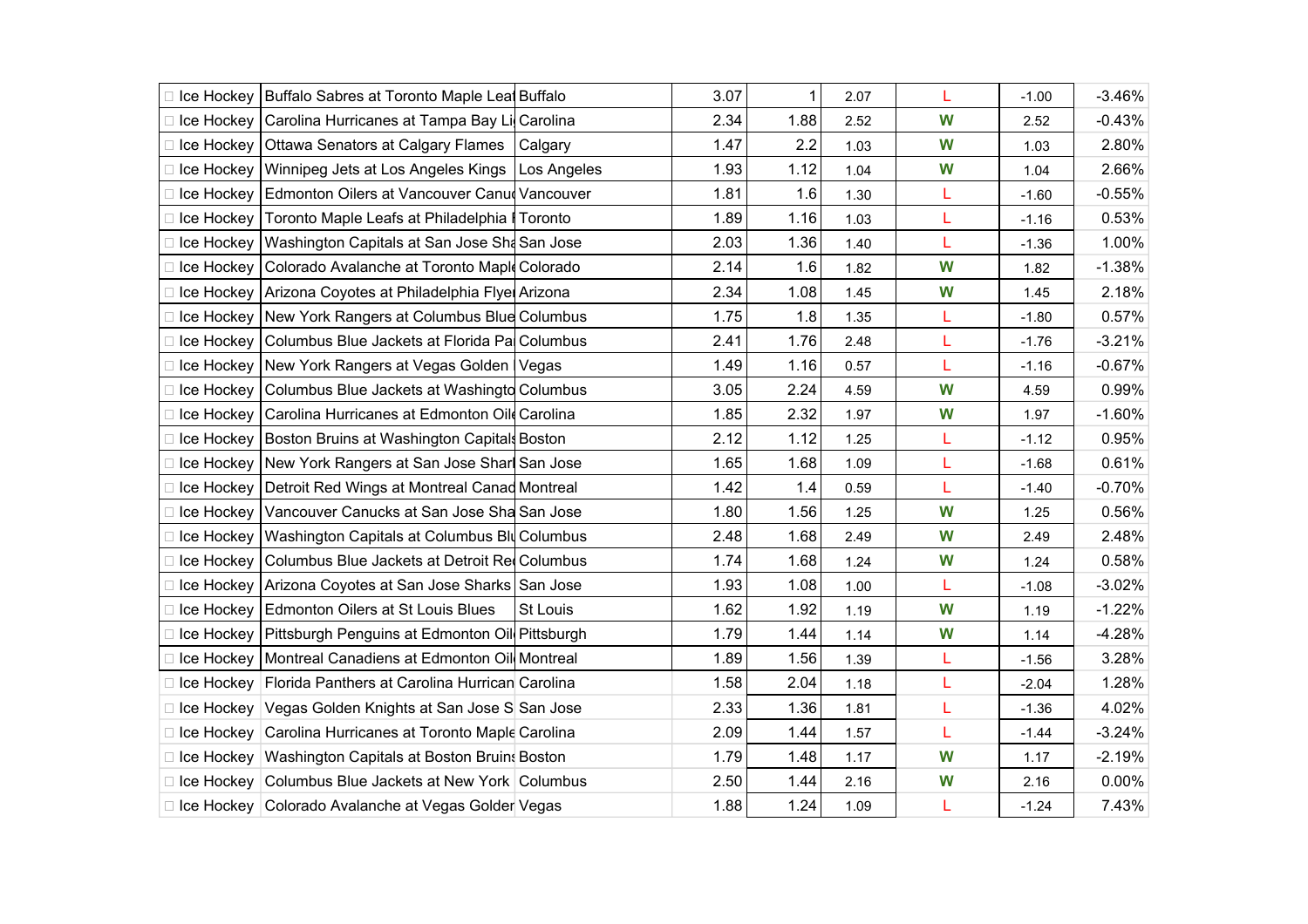| □ Ice Hockey   Edmonton Oilers at Vancouver Canu Vancouver   |                   | 1.76 | 1.28           | 0.97 | W | 0.97    | 0.57%    |
|--------------------------------------------------------------|-------------------|------|----------------|------|---|---------|----------|
| □ Ice Hockey   Columbus Blue Jackets at Washingto Columbus   |                   | 2.85 | 2.04           | 3.77 | L | $-2.04$ | 0.00%    |
| □ Ice Hockey   Montreal Canadiens at Tampa Bay Li Montreal   |                   | 2.72 | 1.32           | 2.27 | L | $-1.32$ | 0.37%    |
| □ Ice Hockey Philadelphia Flyers at San Jose Shar San Jose   |                   | 2.10 | 1              | 1.10 | W | 1.10    | $-1.87%$ |
| □ Ice Hockey New Jersey Devils at Ottawa Senator Over 6      |                   | 1.93 | 1              | 0.93 | W | 0.93    | $-1.53%$ |
| □ Ice Hockey Vancouver Canucks at Calgary Flam Calgary       |                   | 1.57 | 1.12           | 0.64 | L | $-1.12$ | 3.97%    |
| □ Ice Hockey Ottawa Senators at Pittsburgh Pengu Pittsburgh  |                   | 1.37 | 1.72           | 0.64 | W | 0.64    | 1.48%    |
| □ Ice Hockey Edmonton Oilers at Buffalo Sabres               | <b>Buffalo</b>    | 1.80 | 1.04           | 0.83 | W | 0.83    | $-2.17%$ |
| □ Ice Hockey Tampa Bay Lightning at Montreal Car Montreal    |                   | 2.20 | 1.8            | 2.16 | L | $-1.80$ | $-3.93%$ |
| □ Ice Hockey   Winnipeg Jets at Montreal Canadiens Montreal  |                   | 1.71 | 1.64           | 1.16 | L | $-1.64$ | $-0.58%$ |
| □ Ice Hockey Vancouver Canucks at Florida Panth Florida      |                   | 1.70 | 1.12           | 0.78 | W | 0.78    | 0.59%    |
| □ Ice Hockey Edmonton Oilers at Montreal Canadie Montreal    |                   | 1.78 | 2.88           | 2.25 | L | $-2.88$ | $-1.11%$ |
| □ Ice Hockey   Vancouver Canucks at Buffalo Sabre Buffalo    |                   | 1.89 | 1.28           | 1.14 | L | $-1.28$ | $-2.07%$ |
| □ Ice Hockey New Jersey Devils at Washington Ca New Jersey   |                   | 3.41 | 1.04           | 2.51 | W | 2.51    | $-3.40%$ |
| □ Ice Hockey Edmonton Oilers at Calgary Flames Calgary       |                   | 1.71 | 2.72           | 1.93 | W | 1.93    | 1.18%    |
| □ Ice Hockey Dallas Stars at San Jose Sharks                 | San Jose          | 2.17 | 2.2            | 2.57 | W | 2.57    | 0.93%    |
| □ Ice Hockey Carolina Hurricanes at Washington C Carolina    |                   | 2.21 | $\overline{2}$ | 2.42 | L | $-2.00$ | $-1.78%$ |
| □ Ice Hockey   Anaheim Ducks at St Louis Blues               | St Louis          | 1.47 | 1.16           | 0.55 | W | 0.55    | 0.00%    |
| □ Ice Hockey   Chicago Blackhawks at Ottawa Sena Over 6      |                   | 1.90 | 1              | 0.90 | L | $-1.00$ | 0.53%    |
| □ Ice Hockey Nashville Predators at Edmonton Oile Nashville  |                   | 1.84 | 2.16           | 1.81 | L | $-2.16$ | 0.55%    |
| □ Ice Hockey San Jose Sharks at Arizona Coyotes San Jose     |                   | 2.20 | 1.44           | 1.73 | L | $-1.44$ | 0.00%    |
| □ Ice Hockey   Montreal Canadiens at Philadelphia F Montreal |                   | 2.19 | 1.4            | 1.67 | W | 1.67    | 2.82%    |
| □ Ice Hockey   Anaheim Ducks at Carolina Hurricane Carolina  |                   | 1.49 | 1.96           | 0.96 | L | $-1.96$ | 0.68%    |
| □ Ice Hockey San Jose Sharks at Vancouver Canu San Jose      |                   | 2.36 | 1.24           | 1.69 | L | $-1.24$ | 5.36%    |
| □ Ice Hockey   Winnipeg Jets at Carolina Hurricanes Carolina |                   | 1.56 | 1.88           | 1.05 | W | 1.05    | $-3.11%$ |
| □ Ice Hockey Los Angeles Kings at Arizona Coyote Los Angeles |                   | 2.64 | 2.04           | 3.35 | W | 3.35    | 7.76%    |
| □ Ice Hockey Florida Panthers at Montreal Canadie Montreal   |                   | 1.85 | 1.52           | 1.29 | W | 1.29    | 0.54%    |
| □ Ice Hockey   Dallas Stars at New Jersey Devils             | New Jersey        | 2.40 | 1.56           | 2.18 | L | $-1.56$ | $-0.41%$ |
| □ Ice Hockey Edmonton Oilers at Calgary Flames               | Calgary           | 1.64 | 3.16           | 2.02 | L | $-3.16$ | 0.61%    |
| □ Ice Hockey Dallas Stars at New York Rangers                | <b>NY Rangers</b> | 2.22 | 1.32           | 1.61 | L | $-1.32$ | 2.30%    |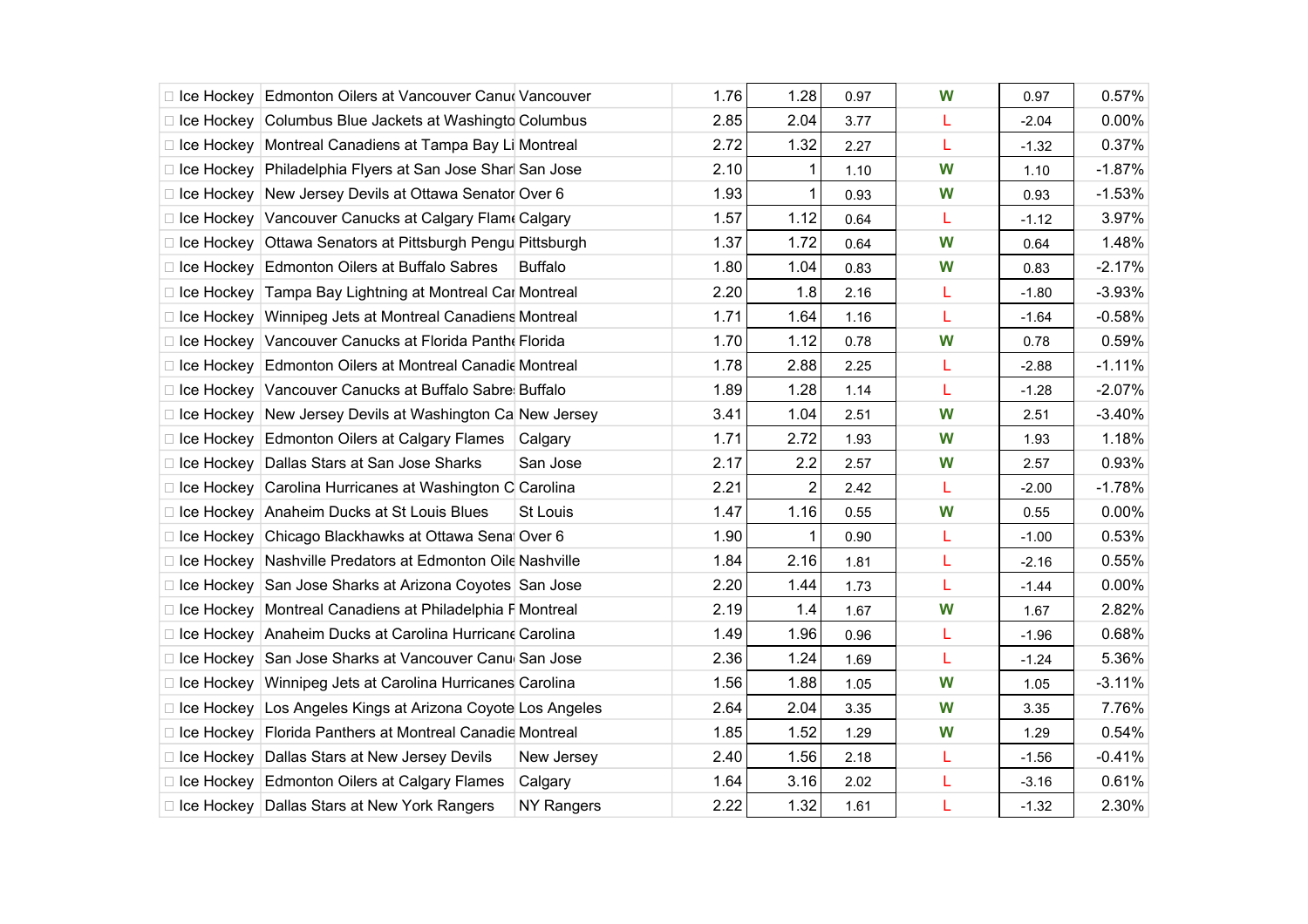|                   | Ice Hockey   Vancouver Canucks at Boston Bruins Boston          |         | 1.52 | 2.16  | 1.12 | W | 1.12    | 1.33%     |
|-------------------|-----------------------------------------------------------------|---------|------|-------|------|---|---------|-----------|
| □ Ice Hockey      | Colorado Avalanche at Buffalo Sabre Buffalo                     |         | 2.61 | 1.12  | 1.80 | L | $-1.12$ | 3.16%     |
|                   | Ice Hockey Los Angeles Kings at New Jersey De Los Angeles       |         | 2.05 | 1.48  | 1.55 | L | $-1.48$ | 0.49%     |
|                   | □ Ice Hockey   Nashville Predators at Edmonton Oile Nashville   |         | 1.93 | 2.08  | 1.93 | L | $-2.08$ | $-3.02%$  |
|                   | □ Ice Hockey   Arizona Coyotes at Montreal Canadie Montreal     |         | 1.79 | 1.52  | 1.20 | L | $-1.52$ | 5.29%     |
|                   | Ice Hockey Tampa Bay Lightning at Columbus BI Columbus          |         | 2.38 | 1.36  | 1.88 | L | $-1.36$ | 2.15%     |
| □ Ice Hockey      | Calgary Flames at San Jose Sharks San Jose                      |         | 2.01 | 1.84  | 1.86 | L | $-1.84$ | $-2.90%$  |
|                   | □ Ice Hockey Arizona Coyotes at Ottawa Senators Ottawa          |         | 2.16 | 1.24  | 1.44 | W | 1.44    | 0.47%     |
|                   | □ Ice Hockey   New York Islanders at Vegas Golden Vegas         |         | 1.61 | $1.2$ | 0.73 | W | 0.73    | 2.55%     |
|                   | □ Ice Hockey Florida Panthers at Anaheim Ducks Anaheim          |         | 2.15 | 1.04  | 1.20 | L | $-1.04$ | 0.47%     |
|                   | Ice Hockey Edmonton Oilers at Vegas Golden Kr Vegas             |         | 1.51 | 1.36  | 0.69 | W | 0.69    | 2.72%     |
|                   | □ Ice Hockey New York Rangers at Montreal Cana Montreal         |         | 1.75 | 1.32  | 0.99 | L | $-1.32$ | $-2.78%$  |
|                   | □ Ice Hockey Dallas Stars at Boston Bruins                      | Boston  | 1.58 | 1.84  | 1.07 | W | 1.07    | $-1.86%$  |
|                   | Ice Hockey Vancouver Canucks at Ottawa Senat Ottawa             |         | 2.46 | 2.52  | 3.68 | W | 3.68    | 0.82%     |
|                   | □ Ice Hockey   Minnesota Wild at Detroit Red Wings Detroit      |         | 2.81 | 1.04  | 1.88 | L | $-1.04$ | $-8.17%$  |
|                   | □ Ice Hockey   Washington Capitals at Winnipeg Jet: Winnipeg    |         | 2.26 | 1.04  | 1.31 | W | 1.31    | $-0.44%$  |
|                   | □ Ice Hockey Pittsburgh Penguins at Anaheim Ducl Anaheim        |         | 2.60 | 1.8   | 2.88 | W | 2.88    | $-4.41%$  |
|                   | □ Ice Hockey New Jersey Devils at Anaheim Ducks Anaheim         |         | 1.72 | 2.84  | 2.04 | L | $-2.84$ | 4.24%     |
| □ Ice Hockey      | New Jersey Devils at Anaheim Ducks Over 5.5                     |         | 1.93 | 2     | 1.86 | L | $-2.00$ | 2.66%     |
|                   | □ Ice Hockey Colorado Avalanche at Detroit Red W Detroit        |         | 3.60 | 1.2   | 3.12 | Г | $-1.20$ | 6.51%     |
|                   | □ Ice Hockey Edmonton Oilers at Nashville Predatd Nashville     |         | 1.76 | 1.96  | 1.49 | L | $-1.96$ | 2.92%     |
|                   | □ Ice Hockey   Montreal Canadiens at New York Isla Montreal     |         | 2.20 | 1.12  | 1.34 | W | 1.34    | $-2.22%$  |
| $\Box$ Ice Hockey | Columbus Blue Jackets at Calgary FI Columbus                    |         | 2.50 | 1.4   | 2.10 | L | $-1.40$ | $-1.96%$  |
|                   | □ Ice Hockey Boston Bruins at Florida Panthers                  | Florida | 2.43 | 1.12  | 1.60 | L | $-1.12$ | 6.11%     |
|                   | □ Ice Hockey Carolina Hurricanes at Philadelphia F Carolina     |         | 2.20 | 2.36  | 2.83 | L | $-2.36$ | 4.27%     |
|                   | □ Ice Hockey New York Islanders at Ottawa Senatd Ottawa         |         | 2.32 | 1.88  | 2.48 | W | 2.48    | $-4.53%$  |
|                   | □ Ice Hockey Edmonton Oilers at Chicago Blackha Chicago         |         | 1.93 | 1.2   | 1.12 | W | 1.12    | 0.00%     |
|                   | □ Ice Hockey   Toronto Maple Leafs at Los Angeles   Los Angeles |         | 2.60 | 1.48  | 2.37 | W | 2.37    | 3.17%     |
|                   | □ Ice Hockey   Minnesota Wild at San Jose Sharks   San Jose     |         | 2.11 |       | 1.11 | L | $-1.00$ | $-2.76%$  |
|                   | □ Ice Hockey St Louis Blues at New Jersey Devils New Jersey     |         | 2.64 | 1.12  | 1.84 | W | 1.84    | $-10.51%$ |